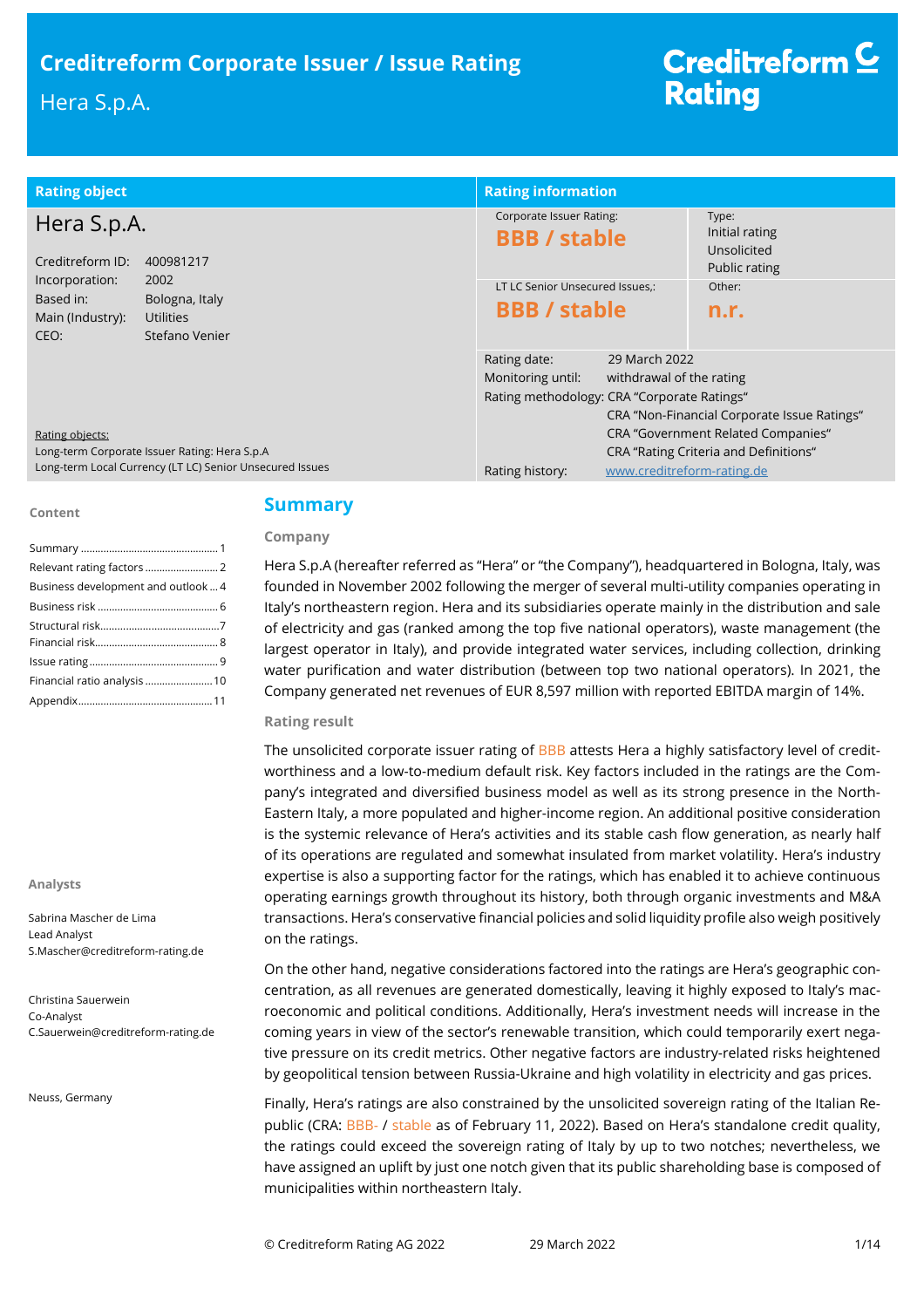### **Outlook**

The outlook for the next 12 months is stable. This represents our view that Hera will be able to sustain its overall stable business performance despite current market turbulences and higher volatility. The outlook on Hera's ratings also mirrors the outlook for the unsolicited sovereign rating of the Italian Republic. Should the economic impacts from the Russia-Ukraine conflict intensify and more severely affect Hera's operations, or if there is any change in the outlook of the Italian Republic, an adjustment on the Company's outlook will be considered.

The relevant rating factors (key drivers) mentioned in this section, are predominantly based on internal analyses, evaluations of the rating process, the derived valuations of the analysts participating in the rating and, if applicable, other rating committee members. The fundamental external sources used, are specified in the section "Regulatory requirements" and "Rules on the presentation of credit ratings and rating outlooks".

**Reference:** 

### **Excerpts from the financial key figures analysis:**

+ Very positive results during 2021

+ Improved capital structure through recent liability management

+ Leverage reduction and solid liquidity profile

- Higher capex in the years ahead

- Russia-Ukraine conflict heightens gas supply disruption risks

- Increased shareholder remuneration

**General rating factors** summarize the key issues that – according to the analysts as per the date of the rating – have a significant or long-term impact on the rating, whether positive (+) or negative (-).

## **Relevant rating factors**

### Table 1: Financials I Source: Hera S.p.A. Annual Report 2020, standardized by CRA

| Hera S.p.A.<br>Selected key figures of the financial statement analysis | <b>CRA standardized figures<sup>1</sup></b> |        |  |
|-------------------------------------------------------------------------|---------------------------------------------|--------|--|
| Basis: Annual accounts and report of 31.12. (IFRS, etc.)                | 2019                                        | 2020   |  |
| Sales (million EUR)                                                     | 6,911                                       | 7,054  |  |
| <b>EBITDA (million EUR)</b>                                             | 1,090                                       | 1,129  |  |
| <b>EBIT (million EUR)</b>                                               | 654                                         | 551    |  |
| EAT (million EUR)                                                       | 402                                         | 323    |  |
| EAT after transfer (million EUR)                                        | 386                                         | 303    |  |
| Total assets (million EUR)                                              | 9,531                                       | 10,196 |  |
| Equity ratio (%)                                                        | 26.95                                       | 26.32  |  |
| Capital lock-up period (days)                                           | 73.51                                       | 77.49  |  |
| Short-term capital lock-up (%)                                          | 12.82                                       | 16.07  |  |
| Net total debt / EBITDA adj. (Factor)                                   | 5.98                                        | 5.65   |  |
| Ratio of interest expenses to total debt (%)                            | 3.56                                        | 2.64   |  |
| Return on investment (%)                                                | 15.36                                       | 12.29  |  |

### **General rating factors**

- + Leading position in the north-eastern regions of Italy and diversified service offering
- + Stable cash flow generation, supported by a meaningful share of regulated activities
- + Defensive business model with regional monopoly ensured through concession agreements
- + Successful strategy execution, evidenced by two decade track record of steady growth in operating earnings
- + Conservative financial policies, with prudent management of debt and liquidity
- Geographic concentration, as all revenues are generated domestically
- High exposure to Italy's macroeconomic and political conditions
- Increasing competition in the energy and waste management segments
- Heightened risks amid industry shift towards renewables
- Constrained by the sovereign rating of the Italian Republic
- Subject to volatility in energy price

j

<sup>1</sup> For analytical purposes, CRA adjusted the original values in the financial statements in the context of its financial ratio analysis. For example, when calculating the analytical equity ratio, deferred tax assets, goodwill (entirely or partly), and internally generated intangible assets are subtracted from the original equity, whilst deferred tax liabilities are added. Net total debt considers all balance sheet liabilities. Therefore, the key financial figures shown often deviate from the original values of the company.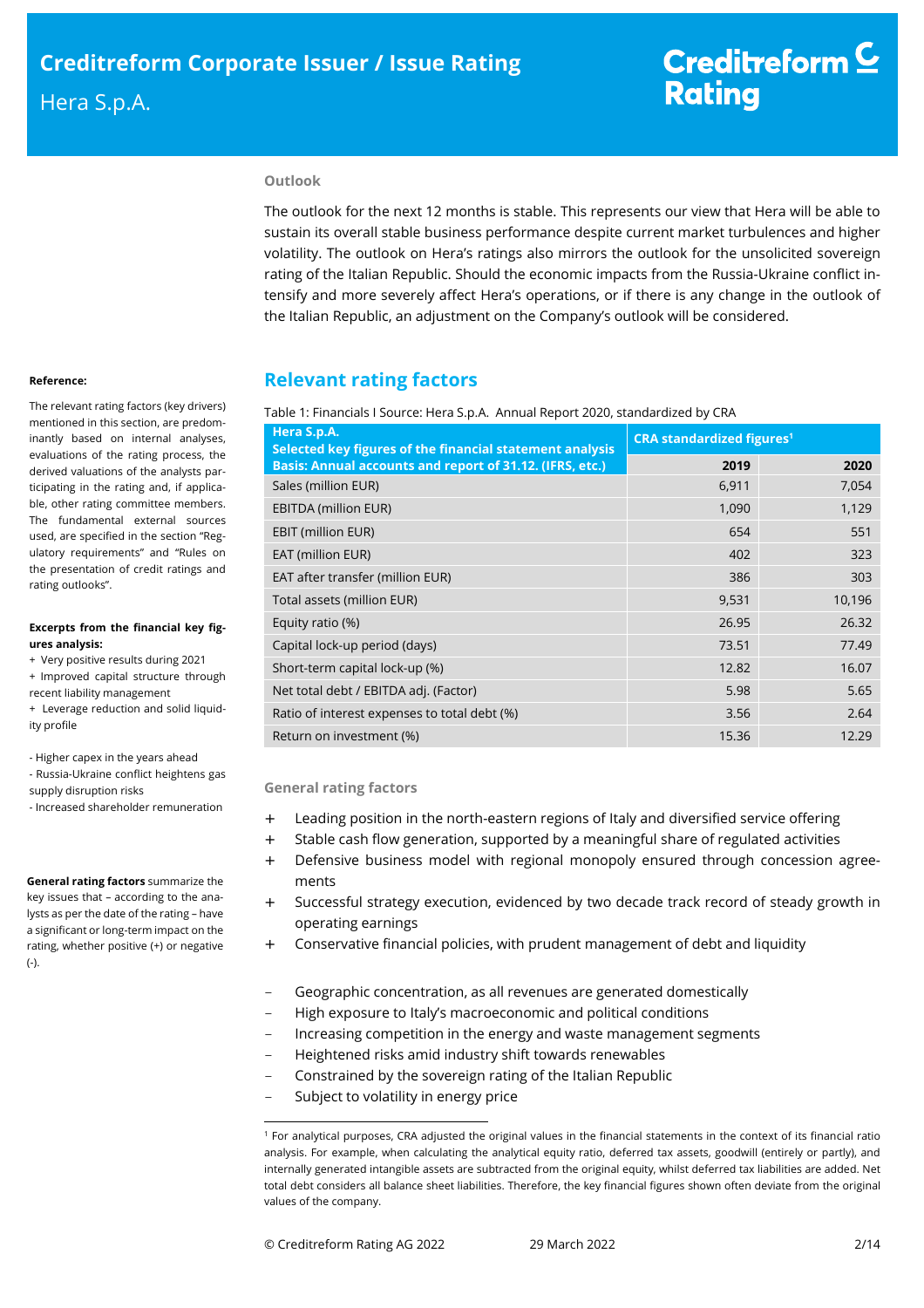**Current rating factors** are the key factors that, in addition to the underlying rating factors, have an impact on the current rating.

## **Current rating factors**

- + Very positive results during 2021, with revenues increasing by 49% year-over-year (yoy)
- + Liability management initiatives in 2021 reduced cost of debt and improved liquidity profile
- + Leverage reduction in 2021, despite continued growth through M&A activities
- + Expansion through new tenders
- Profitability has been on a downward trend due to higher trading activities
- Russia-Ukraine conflict heightening gas supply disruption risks
- Increased competition in the waste and energy sectors

### **Prospective rating factors**

- + Maintenance of stable operating earnings and cash flows
- + Hera investment plan will improve ESG profile
- + Equity-funded M&A transactions will continue and enable future growth
	- Potential higher reliance on external financing sources amid higher investment needs
- Rising shareholder remuneration in the coming years will pressure free cash flow

### **ESG-factors**

CRA generally considers ESG factors (environment, social and governance) within its rating decisions. In the case of Hera S.p.A. we have not identified any ESG factor with significant influence.

Nevertheless, the accelerated pace of renewable transition and the increasingly critical view of natural gas as a fossil fuel by the public, policymakers and investors could adversely affect Hera's business model, since nearly one-third of its activities is based on the distribution and sale of gas. Nevertheless, since the beginning of February 2022, the European Commission classified natural gas as sustainable source under certain conditions; regarding gas as an essential part of the energy mix and as a transitional technology. In the longer-term, the Company will remain susceptible to the future acceptance of natural gas as an energy source and will face higher costs and investments to adapt its business model to the changing economic conditions with respect to climate neutrality.

Hera's other business segments, namely waste and water, play a key role in terms of sustainability. The Company operates the entire waste and water cycles and is taking several initiatives to transition towards a circular economy, investing in recycling activities, using waste to produce biomethane, enhancing its logistics platform to support waste storage, treatment and appropriate disposal systems and expanding reuse and recovery of water.

Currently, nearly 40% of Hera's EBITDA is generated from environmentally sustainable activities, with a target of reaching 70% by 2030. To achieve this goal, the Company has committed itself to increasing its recycling activities (plastic by +150% and packaging by +80%), rising the share of electricity sales from renewable sources from current 41% to over 50%, almost doubling its biomethane production and reducing its carbon emission (scope 1, 2 and 3) by 37%, all by 2030.

A general valid description of Creditreform Rating AG, as well as a valid description of corporate ratings for understanding and assessing ESG factors in the context of the credit rating process, can be found here.

**Prospective rating factors** are factors and possible events which – according to the analysts as of the date of the rating – would most likely have a stabilizing or positive effect (+) or a weakening or negative effect (-) on future ratings, if they occurred. This is not an exhaustive list of possible future events with potential relevance for future ratings. Circumstances can arise that are not included in the list of prospective factors whose effects are impossible to assess at the time of the rating, either because these effects are uncertain or because the underlying events are deemed unlikely to occur.

**ESG factors** are factors related to environment, social issues and, governance. For more information, please see the "Regulatory requirements". CRA generally takes ESG relevant factors into account, when assessing the rating object and discloses them when they have a significant influence on the creditworthiness of the rating object, leading to a change in the rating result or the outlook.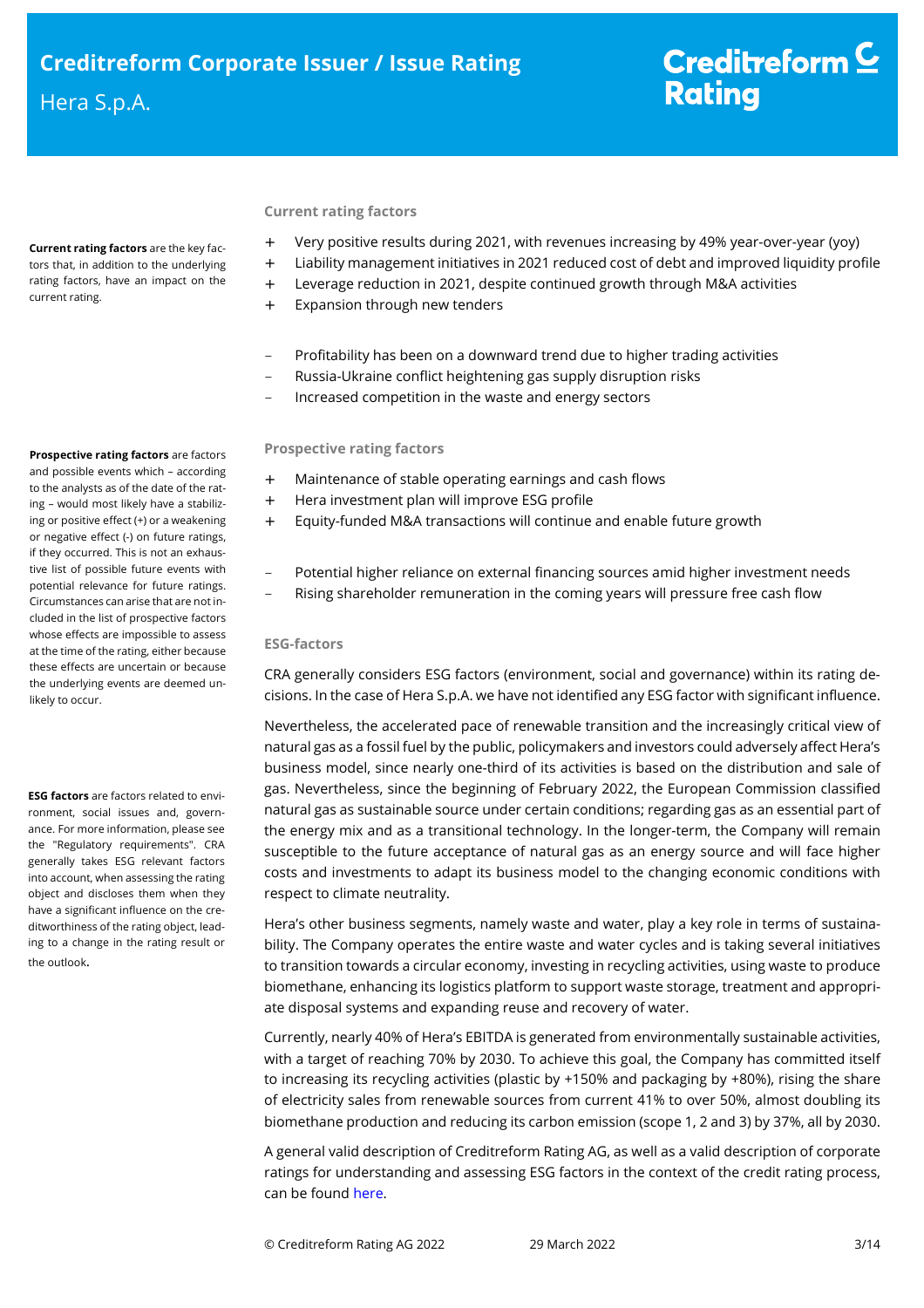#### Please note:

The scenarios are based on information available at the time of the rating. Within the forecast horizon, circumstances may occur that could lead to a change of the rating out of the indicated range.

### **Best-case scenario: BBB**

In our best-case scenario for one year, we assume a rating of BBB. Such a scenario would occur if the Company's is able to sustain growth in operating results and if its leverage and liquidity profile do not deteriorate amid a higher investment phase. This scenario takes into account stability in macroeconomic and political conditions in Italy. An upgrade in the short-term is unlikely since the ratings are constrained by the sovereign rating of the Italian Republic.

**Worst-case scenario: BBB-**

In our worst-case scenario for one year, we assume a rating of BBB-. Such a scenario could materialize if the sovereign rating of the Italian Republic is downgraded or if the level of general business activity deteriorates, either due to an economic slowdown and consequent diminished demand environment or due to any disruption on gas supply.

### **Business development and outlook**

Since the beginning of its operations, more than two decades ago, Hera S.p.A. has been increasing its scale significantly and delivering sequential growth in earnings results, with reported EBITDA reaching EUR 1,224 million in 2021. The increase in scale was achieved through recurring business acquisitions and expansion into gas trading activities, whose volume share increased from 30% of total gas sales in 2014 to nearly 80% in 2021. However, this strategy led to a continuous decline in profitability, with consolidated reported EBITDA margin declining from 21% to 11% in the same period.

In 2020, Hera operated in a much-challenged environment due to the adverse effects of the Covid-19 pandemic worldwide, which resulted in an unprecedented decline in energy prices and a negative impact of EUR31 million on the Company's results. Nevertheless, these adverse factors were entirely offset by Hera's continuous organic growth initiatives and by the consolidation of EstEnergy, which positively affected EBITDA by EUR 81 million, resulting in 3.5% earnings growth compared to previous year.

Throughout 2021 and early 2022, industry risks heightened further amid potential disruptions on oil and gas supply chains, exacerbated by a pickup in energy demand following post-pandemic economic recovery, and more recently, by geopolitical tensions between Russia and Ukraine. Energy prices had already been on an upward trend since early 2021 and now face even higher volatility with the intensification of the conflict, as current gas prices are trading at roughly EUR 104 per MWh, up from around EUR 10 per MWh during 2020. Italy is highly reliant on gas coming from Russia, as nearly half of its imports come from this country.

Hera's regulated activities, which includes the distribution of gas, electricity and water as well as district heating, generated EUR 472 million EBITDA in 2021, representing a 12% growth compared to previous year. This segment comprises approx. 40% of total EBITDA and has greater stability given that operations are conducted under concessions granted by local public authorities, leading to natural monopolies. Price cap set up by regulators covers a range of costs faced by the Company and contributes to relatively stable and predictable cash flows. The Company currently operates 10 gas distribution concessions, of which only one was recently renewed for a 12-year period (Udine), and the remaining ones already expired or are awaiting new tender process. Water concessions will expire only in the long-term, with average maturity in 2028. According to Hera's investment plans, the regulated asset base will increase by EUR 1 billion by 2025, adding around EUR 70 million in EBITDA to this segment.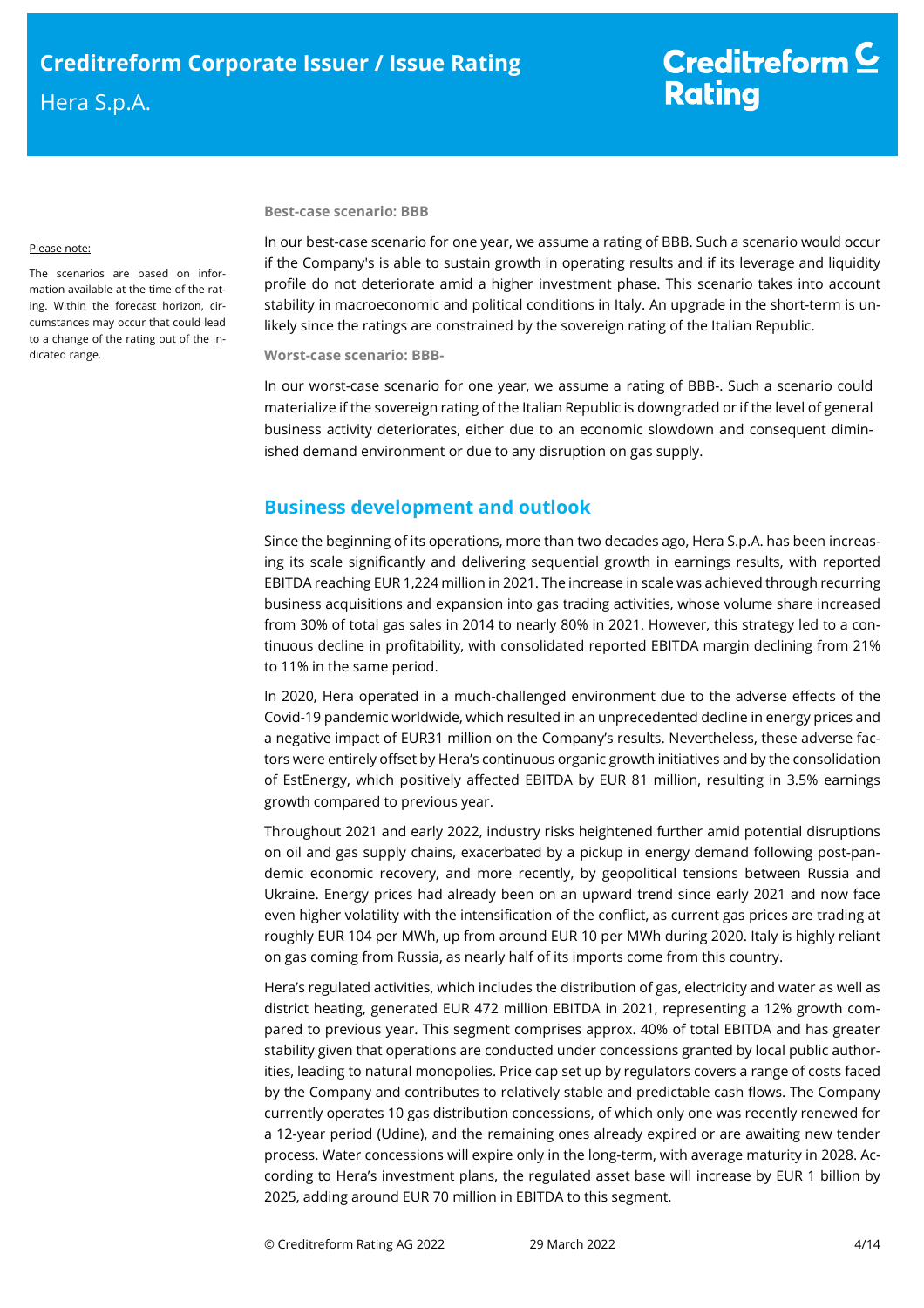The energy supply business generated EUR 423 million in 2021, 55% higher than in 2020. This positive result was mainly driven by higher prices and by new energy supply lots awarded through tender, which increased Hera's end-consumer base by 63.7 thousand in the period, reaching 3.5 million at 2021 year-end. According to the Company's plans, Hera will invest around EUR 600 million in the following year up to 2025, half of which will be directed to M&A activities, adding EUR 76 million in annual EBITDA and expanding its end-consumer base to 4.5 million (+1.1 million new customers).

The waste management segment is rebounding together with Italy's economic recovery and showed positive performance throughout 2021, with EBITDA growing by 34% year-over-year and amounting to EUR 292 million in this period. This strong growth is also due to a gain in competitiveness by Aliplast's sustainable regenerated plastics and by three additional business acquisitions (Recycla, Valortigara and Sea). According to Hera's business plans, investments will amount to EUR 1.1 billion over the 2021-2025 period (half of which will also be spent on M&A activities), adding around EUR 122 million to this segment's annual EBITDA.

Based on Hera's track record of delivering continuous earnings growth as well as its history of consistently exceeding targets, we believe the company will be able to execute its business expansion plans and implement a more sustainable operating model, while at the same time maintaining its creditworthiness.

| Hera S.p.A.    |       |        |            |
|----------------|-------|--------|------------|
| In million EUR | 2020  | 2021   | $\Delta$ % |
| Sales          | 7,079 | 10,555 | $+49.1%$   |
| <b>EBIT</b>    | 551   | 612    | $+11.1%$   |
| <b>EBITDA</b>  | 1,123 | 1,224  | $+9.0%$    |
| <b>EBT</b>     | 435   | 407    | $-6.4%$    |
| EAT            | 323   | 373    | $+15.5%$   |

Table 2: Business development of Hera S.p.A. I Soruce: Annual Presentation 2021 and 2020, reported information

Table 3: The development of corporate divisions in 2021 I Source: Annual Presentation 2021, reported information)

| Hera S.p.A. according to individual corporate divisions in 2021 |            |                    |              |              |
|-----------------------------------------------------------------|------------|--------------------|--------------|--------------|
| in million EUR                                                  | <b>Gas</b> | <b>Electricity</b> | <b>Waste</b> | <b>Water</b> |
| Sales                                                           | 5,969      | 3,025              | 1,328        | 965          |
| <b>EBITDA</b>                                                   | 488        | 145                | 292          | 262          |
| Margin EBITDA                                                   | 8.2%       | 4.8%               | 22.0%        | 27.2%        |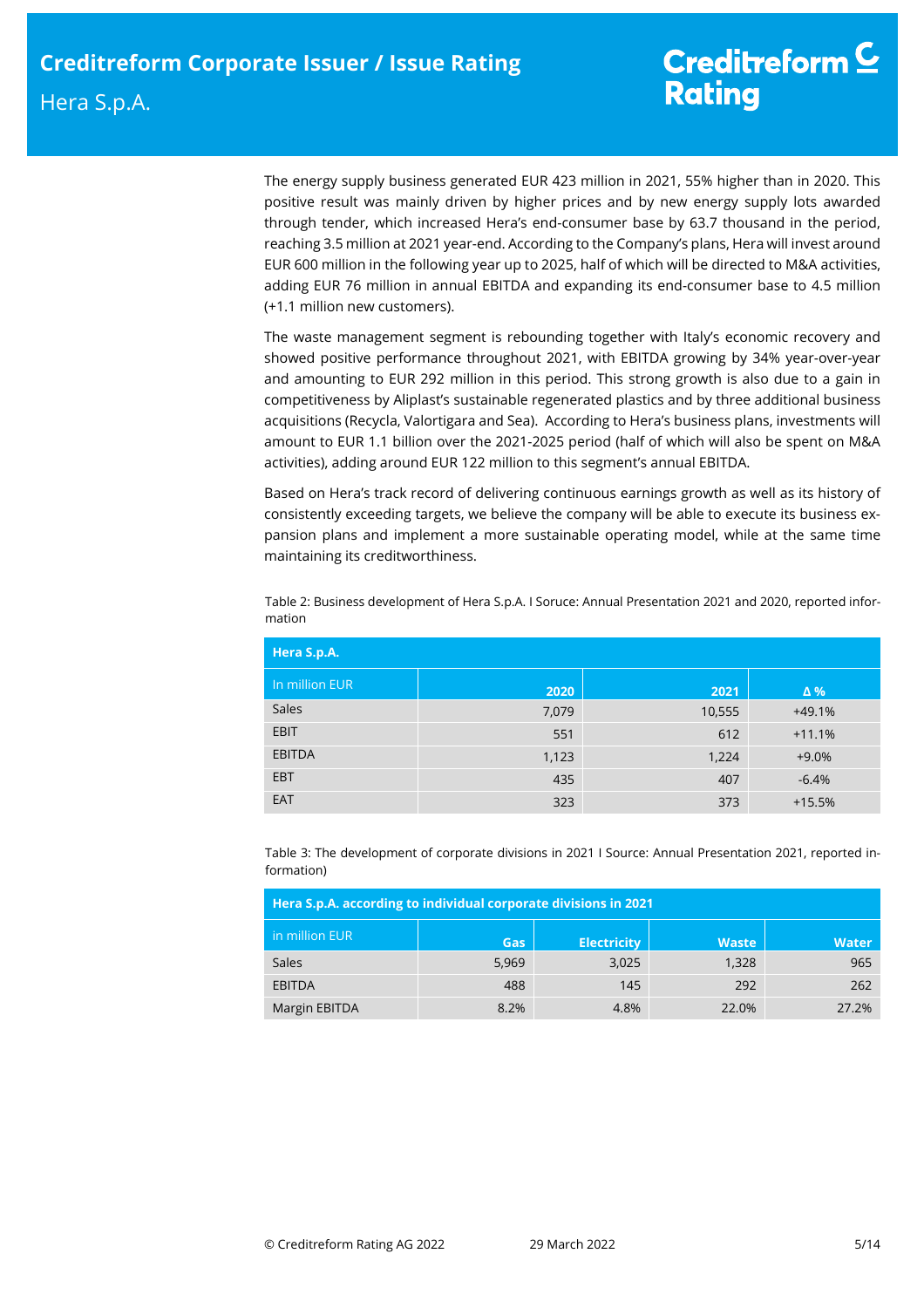### **Structural risk**

Hera S.p.A. is the parent company of the Group, which is organized into four main business areas: gas segment (40% of total EBITDA) consisting of distribution and sales as well as district heating and heat management; the electricity segment (12% of total EBITDA) including generation, distribution and sales; integrated water cycles (21% of total EBITDA) covering aqueduct, purification and sewerage services; and waste management (24% of total EBITDA) comprising waste collection, treatment and recovery services. Other services includes public lighting and telecommunications.

In the waste management segment, nearly all activities are carried out by the subsidiary Herambiente (75% owned by Hera and 25% owned by EWHL European Waste Holdings Limited), which manages and operates 90 treatment plants for the recovery and disposal of municipal waste, as well as hazardous and non-hazardous special waste. This subsidiary acquired Aliplast S.p.A. in 2017 and became the first company in Italy to achieve full integration of the plastic recycling cycle, collecting and processing nearly 90 thousand tonnes of plastic waste per year and producing high-quality regenerated polymers. This segment is also subject to a regulatory framework, both at the national and European levels, and operates under long-term concessions granted by public authorities located mostly in more populated and industrialized areas with high rates of waste collection.

The integrated water services are also carried out in the northeastern region of Italy through long-term concessions with local public authorities and are regulated by ARERA. Hera manages the entire aqueduct system process (collection, drinking water purification and water distribution), and all infrastructure is owned by municipalities and is to be returned at the end of the concession period. Hera provides its water services in 227 municipalities, through more than 1,200 plants and an aqueduct network of approximately 35,080 kilometres of pipelines.

Hera's energy division includes gas and electricity supply as well as district heating. All natural gas commercialized by the Company comes from imports, while electricity is generated from Hera's more than 65 plants, including photovoltaic, biogas, geothermic and thermal capacity. The Company's gas and electricity distribution activities are highly regulated, as they operate under a natural monopoly and are carried by the following subsidiaries: INRETE Distribuzione Energia S.p.A. and AcegasApsAmga S.p.A. (wholly-owned) and Marche Multiservizi S.p.A. (46.7% owned). The sale of gas and electricity to approximately 3.5 million end-consumers is carried out by the subsidiary Hera Comm, the third largest national operator in terms of customer base.

Hera is a public company with its shares trading on the Milan Borsa stock exchange since 2003. The Company's shareholder structure is highly fragmented, with 45.9% of the shares being held by 111 municipalities (none of them holding more than a 10% stake in the Company) and the remaining 54.1% being free float. The company has been increasing returns for its investors successively throughout its history, both through progressive dividend payments and share buyback programs. Hera's share buyback initiatives aim to reduce the volatility of its shares on the stock market and are part of its strategy to finance the acquisition of small-sized business through share-swap agreements. According to our methodologies and based on Hera's standalone credit quality, the ratings could exceed the sovereign rating of Italy by up to two notches; nevertheless, we assigned just one notch uplift given that Hera is not controlled by the Government, but by municipalities within northeastern of Italy.

The Board of Directors currently consists of 15 members, 13 of which are non-executives, with the remaining two being the CEO and Executive Chairman. Furthermore, the Company's business risk management is enhanced by a statutory board of auditors and by four additional specialized committees: Executive, Remuneration, Ethics and Sustainability, Control and Risks.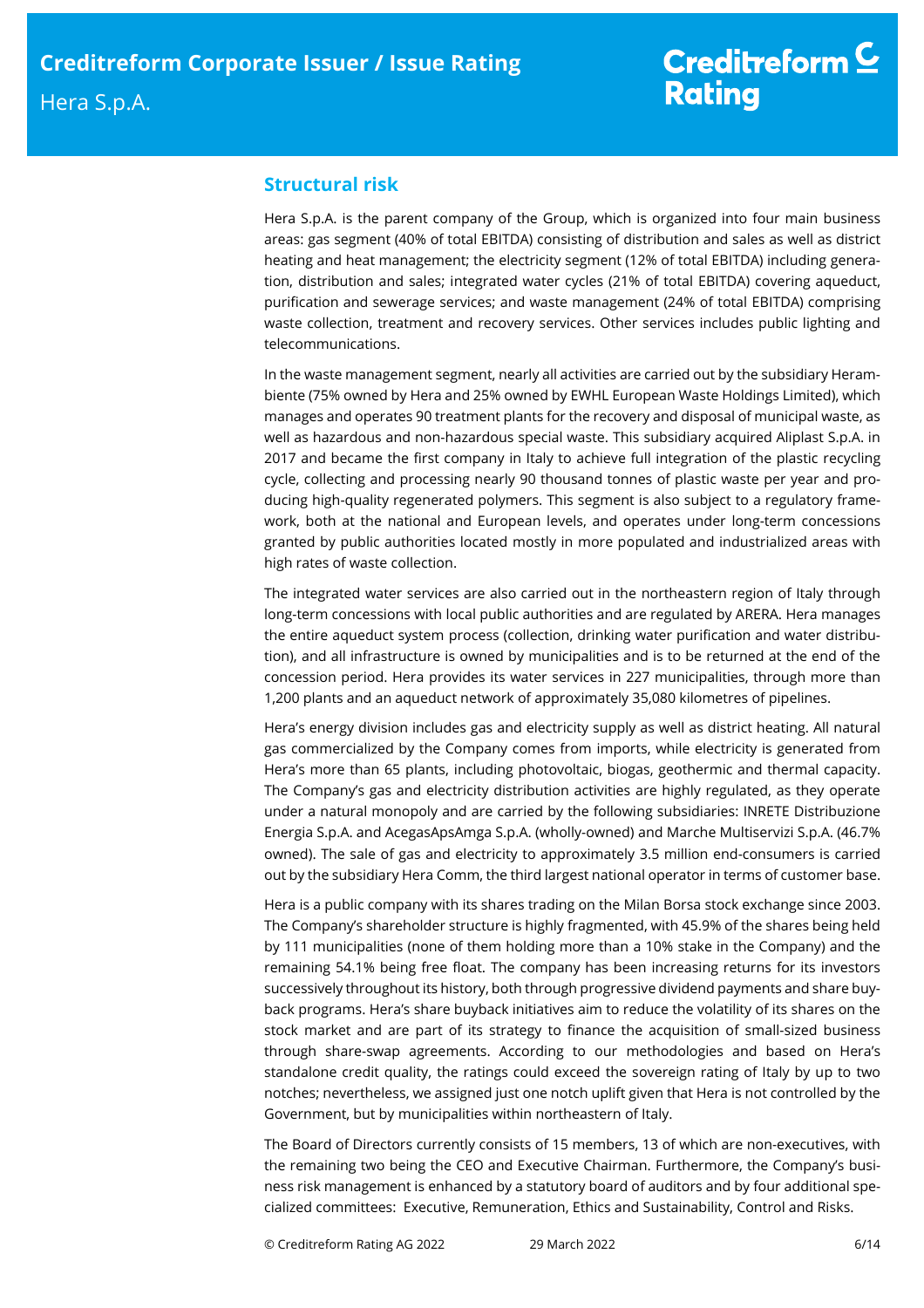### **Business risk**

The energy sector is vulnerable to global economic performance and has remained highly volatile over recent years. Gas and electricity demand faced a significant drop during the pandemic in 2020 and recovered progressively throughout 2021 following the rollout of anti-Covid vaccination and the gradual increase in business activity worldwide. The faster-than-anticipated pickup in demand, with gas and electricity consumption in 2021 already reaching pre-pandemic levels, has exposed the industry to supply disruption risks, which have been further intensified by the Russia-Ukraine conflict since early this year. Hence, TTF gas prices reached a record high of EUR 227 in early March 2022 and already moderated to roughly EUR 100 per MWh, still much higher than the levels of EUR 10-15 per MWh seen in 2020. Electricity prices followed the same trend reaching EUR 356 per MWh, 9 times higher than the average in 2020. While around 90% of electricity consumption in Italy is met by domestic power generation, gas supply is much more critical, with 90% of the country's total needs being imported, half of which coming from Russia. This will likely result in an acceleration of the transition into renewables, with all companies in this sector having to accommodate higher investments to reshape their operating profile and ensure business continuity. Other short-to-medium term measures to replace gas coming from Russia is to increase gas imports in liquid form from the US, Qatar and other countries in Africa or use alternate pipelines from Algeria, Lybia and Azerbaijan.

Hera's diversification into a multi-utility business model, its strong regional market positioning and industry expertise, as well as its systemic importance for the Italian Republic are key factors enabling it to withstand a more challenging operating environment. Hera is Italy's fifth leading operator in electricity distribution, holding around 4% of market share in this segment. Concerning gas distribution, Hera ranks as the fourth largest player with a market share of nearly 4%. In the energy sale segment, including both gas and electricity, Hera serves roughly 3.4 million consumers and is the third largest national operator.

A significant share of Hera's results is derived from regulated activities (40% of total), a key factor contributing to the Company's stable business performance overtime. According to Italian law, the distribution and metering of gas, electricity and water are regulated and controlled by the independent Italian Authority for Energy, Networks and Environment (ARERA, Autorità di Regolazione, Energia, Reti e Ambiente, formerly AEEGSI). Its tasks include calculating and updating tariffs, and the provision of rules for access to infrastructures and for the delivery of the respective services. The tariff system is designed to cover the capital and operating costs directly related to the respective business activities. It covers remuneration on net invested capital, depreciation allowances, and the authorized operating costs. Concerning Regulated Asset Base (RAB), the regulator determines the tariffs on an annual basis. The Company is permitted to earn a certain maximum weighted average cost of capital. The duration of each regulatory period ranges between 4 and 8 years for these services. The revenues are updated annually in most cases.

In the waste management sector, Hera is the largest player in Italy with 6.6 million tons of wasted treated in 2021. This sector is also quite stable, varying somewhat according to regional economic performance and population growth. This is evidenced by Hera's steady EBITDA margin in this segment, which remained at nearly 22% over the past several years. Even during 2020, the most restrictive period during the Covid-19 crisis, profitability declined by only 0.5%, standing at 21.7%. The Company operates the entire waste cycle, including management of waste collection points, transportation, treatment and recycling, and its facilities are located in a more populated and higher income region with higher rate of sorted waste.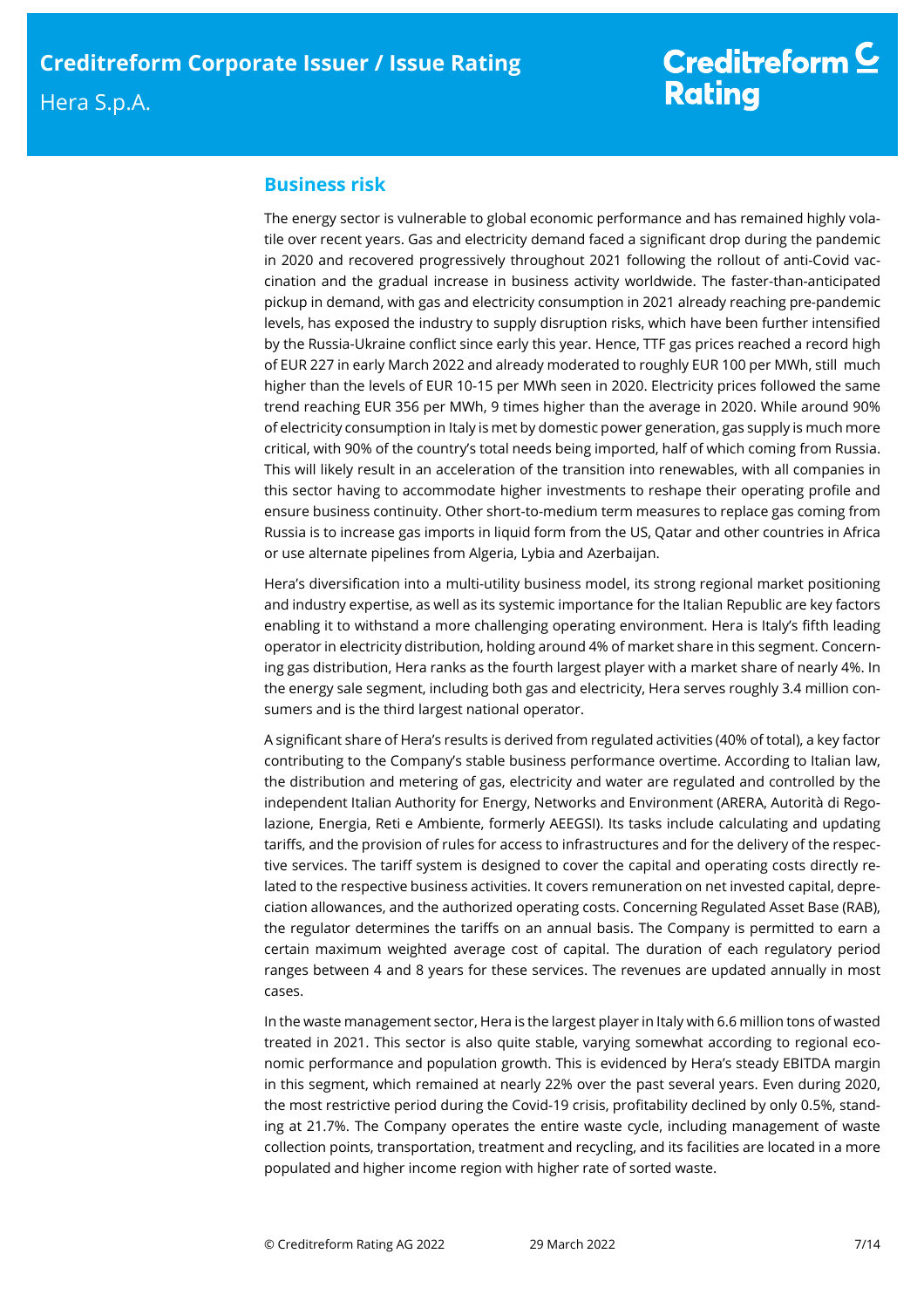### **Financial risk**

For the purposes of its financial ratio analysis, Creditreform Rating AG (CRA) adjusted the original values in the financial statements. For example, contrary to our normal practice, we deducted the goodwill shown on Hera's balance sheet from equity only by 50%, suggesting a certain recoverability of the goodwill.

Historically, Hera has shown a stable and well-balanced capital structure, which is confirmed by a relatively sound analytical equity ratio of over 25% and a solid asset coverage ratio of more than 90%. In our view, the Company has maintained conservative financial policies over the course of its history, with a prudent management of debt, investments and liquidity. Despite its acquisitive growth strategy, Hera's analytical Net Financial Debt to EBITDA remained below 3 times over the last years and cash holdings has been sufficient to cover at least 12 months of upcoming maturities.

As of September 2021, Hera's total financial debt amounted to EUR 4.2 billion, fairly stable as compared to debt levels at the end of 2020, but considerably higher than the average EUR 3.3 billion during the 3-year period that preceded the Covid-19 pandemic. Hera's indebtedness increased over time as a result of a EUR 500 million bond issuance in late 2020 to help finance its investment plans and nearly EUR 550 million related to a sale option for minority shareholders on EstEnergy business in the context of the merger agreement between Hera and Ascopiave reached in late 2019. Nevertheless, Hera's rising debt levels have been accompanied by higher EBITDA generation, which has supported stable credit metrics over the last years.

Hera's main external financing sources are bonds (nearly 80% of total) as well as other bank loans. Liability management initiatives throughout 2021 included more than EUR 400 million bond repurchases, which helped Hera to improve its debt structure. Accordingly, borrowing costs dropped to 2.8% compared to above 3.3% in previous years, and average debt duration increased from 6 to 7.2 years in the same period.

The Company's liquidity position is healthy considering its cash holdings of EUR 788 million at the end of September 2021, sufficient to cover all of its short-term financial debt maturities. Also, Hera's liquidity profile is further enhanced by its fully available committed credit facility of EUR 650 million and its stable cash flow generation, which so far has been enough to cover its organic growth. However, Hera's announced capex plans for the 2021-25 period will be significantly higher as compared to the last 5-year average of EUR 480 million, which could lead the Company to increase its debt levels in the coming years. On top of that, Hera also announced the continuity of its progressive dividend policy, with payment per share rising from EUR 12.00 in 2020 to EUR 14.50 in 2025. All of this will result in a prolonged period of negative free cash flows, which, in times of market turbulences, could exert some negative pressure on Hera's financial strengths.

Nevertheless, we assess Hera's financial risk profile as low. The reason for this is the Company's long history of stable business performance and its ample access to capital markets. Despite increased industry volatility, we still expect Hera to show a positive development in the years ahead, with its highly regulated business model ensuring a certain predictability in earnings results and the Company's expertise to continue growing through strategic acquisitions.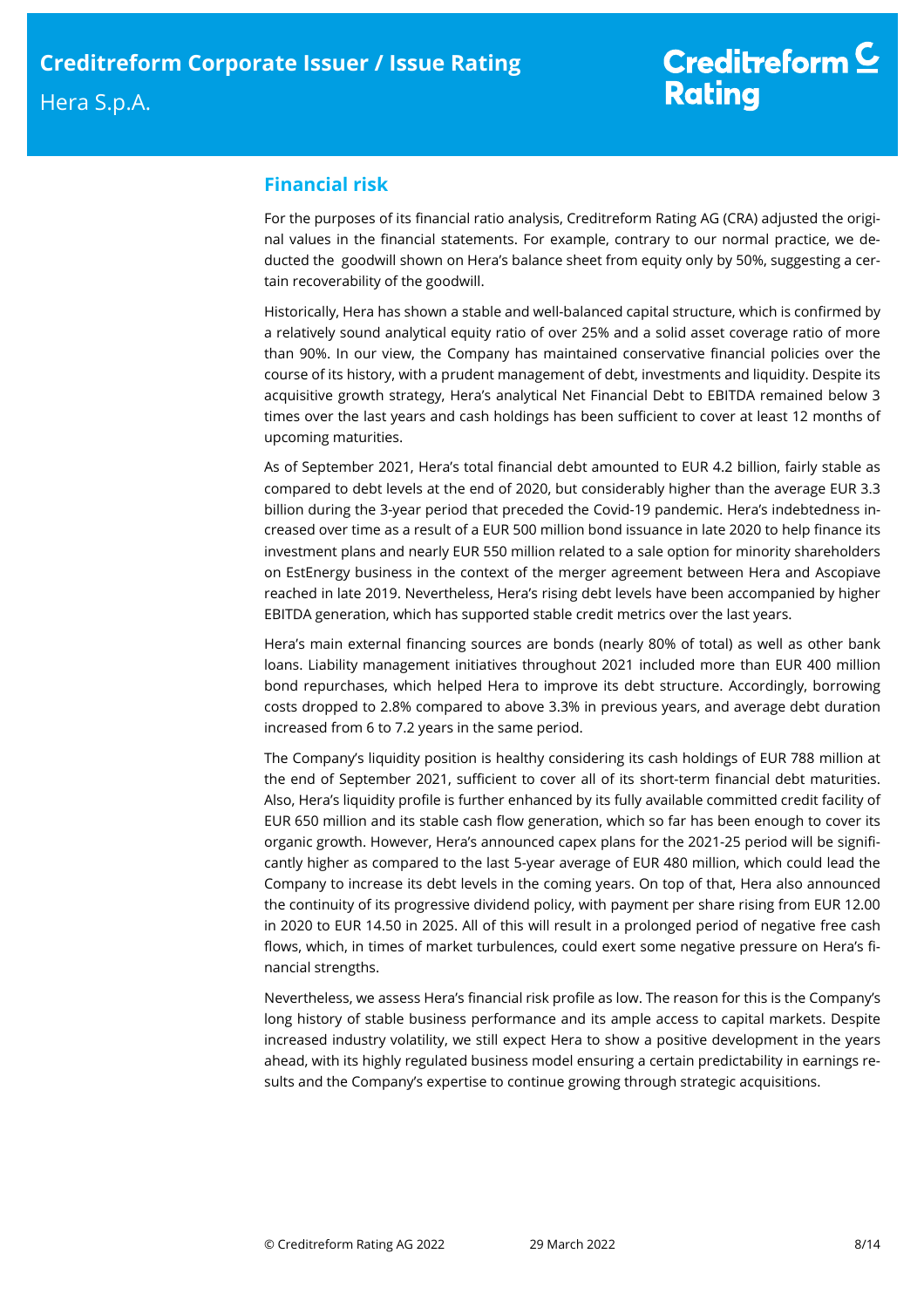### **Issue rating**

### **Issue rating details**

The rating objects of this issue rating are exclusively the long-term senior unsecured issues, denominated in euro, issued by Hera S.p.A. and which are included in the list of ECB-eligible marketable assets. The ECB list of eligible marketable assets can be found on the website of the ECB.

The notes have been issued within the framework of the Euro Medium Term Note (EMTN) program, of which the latest base prospectus dates from 7 October 2021. This EMTN programme amounts to EUR 3.5 billion. The notes issued under this programme are senior unsecured and rank at least pari passu among themselves and with all other present and future unsecured obligations of the issuer. Additionally, the notes benefit from a negative pledge provision, a change of ownership clause and a cross default mechanism. The notes can be called by the creditors in the event of a loss of a substantial portion of the concessions.

### **Result corporate issue rating**

We derive the unsolicited corporate issue ratings of euro-denominated bonds from the unsolicited corporate issuer rating of Hera S.p.A. (BBB / stable). The rating of the issues is therefore set equal to the corporate rating of the issuer. The rating result is BBB with stable outlook. For the issue ratings, we have applied our rating methodology for corporate issues.

#### **Overview**

Table 4: Overview of CRA Ratings I Source: CRA

| <b>Rating Category</b>                                | <b>Details</b> |                     |  |
|-------------------------------------------------------|----------------|---------------------|--|
|                                                       | Date           | Rating              |  |
| Hera S.p.A.                                           | 29.03.2022     | BBB / stable        |  |
| Long-term Local Currency (LC) Senior Unsecured Issues | 29.03.2022     | <b>BBB</b> / stable |  |
| Other                                                 | <b>COLOR</b>   | n.r.                |  |

Table 5: Overview of 2021 Euro Medium Note Programme I Source: Base Prospectus dated 07.10.2021

| <b>Overview of 2021 EMTN Programme</b> |                   |             |                              |
|----------------------------------------|-------------------|-------------|------------------------------|
| Volume                                 | EUR 3,500,000,000 | Maturity    | Depending on respective bond |
| Issuer / Guarantor                     | Hera S.p.A.       | Coupon      | Depending on respective bond |
| Arranger                               | Mediobanca        | Currency    | Depending on respective bond |
| Credit enhancement                     | None              | <b>ISIN</b> | Depending on respective bond |

All future LT LC senior unsecured Notes issued by Hera S.p.A. and which have similar conditions to the current EMTN programme, denominated in Euro and included in the list of ECB-eligible marketable assets will, until further notice, receive the same ratings as the current LT LC senior unsecured Notes issued under the EMTN programme. Notes issued under the programme in any currency other than euro, or other types of debt instruments, have not yet been rated by CRA. For a list of all currently valid ratings and additional information, please consult the website of Creditreform Rating AG. For the time being, other emission classes or programmes (such as the Commercial Paper Programme) and issues that do not denominate in euro will not be assessed.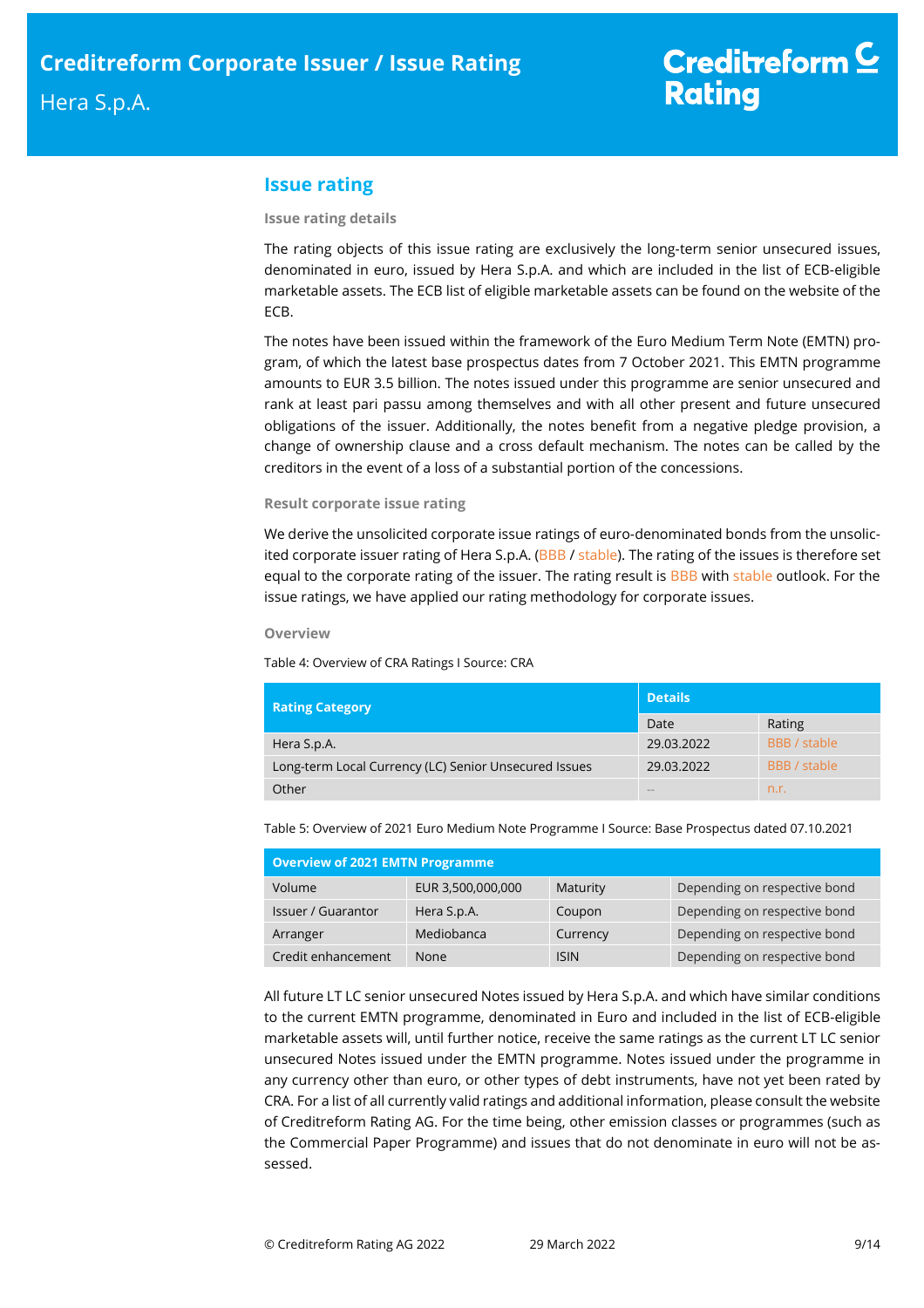## **Financial ratio analysis**

Table 6: Financial key ratios |Source: Hera S.p.A. Annual report 2020, structured by CRA

| <b>Asset structure</b>                       | 2017   | 2018   | 2019   | 2020   |
|----------------------------------------------|--------|--------|--------|--------|
| Fixed asset intensity (%)                    | 66.15  | 65.06  | 65.74  | 62.85  |
| Asset turnover                               |        | 0.73   | 0.76   | 0.72   |
| Asset coverage ratio (%)                     | 90.99  | 92.35  | 89.28  | 96.10  |
| Liquid funds to total assets                 | 6.64   | 6.81   | 4.69   | 11.16  |
| <b>Capital structure</b>                     |        |        |        |        |
| Equity ratio (%)                             | 30.32  | 30.77  | 26.95  | 26.32  |
| Short-term debt ratio (%)                    | 28.21  | 31.38  | 29.25  | 30.61  |
| Long-term debt ratio (%)                     | 29.87  | 29.31  | 31.75  | 34.08  |
| Capital lock-up period (in days)             | 90.77  | 81.15  | 73.51  | 77.49  |
| Trade-accounts payable ratio (%)             | 16.68  | 15.69  | 14.60  | 14.69  |
| Short-term capital lock-up (%)               | 11.23  | 15.94  | 12.82  | 16.07  |
| Gearing                                      | 2.08   | 2.03   | 2.54   | 2.38   |
| Leverage                                     |        | 3.27   | 3.48   | 3.76   |
| <b>Financial stability</b>                   |        |        |        |        |
| Cash flow margin (%)                         |        | 11.10  | 11.10  | 10.97  |
| Cash flow ROI (%)                            |        | 7.91   | 8.10   | 7.66   |
| Total debt / EBITDA adj.                     | 5.79   | 5.82   | 6.39   | 6.65   |
| Net total debt / EBITDA adj.                 | 5.23   | 5.24   | 5.98   | 5.65   |
| <b>ROCE (%)</b>                              | 12.56  | 12.29  | 11.46  | 11.79  |
| Total debt repayment period                  |        | 9.08   | 6.50   | 8.55   |
| <b>Profitability</b>                         |        |        |        |        |
| Gross profit margin (%)                      | 19.53  | 18.84  | 16.99  | 18.24  |
| <b>EBIT interest coverage</b>                | 2.08   | 2.51   | 2.64   | 2.78   |
| <b>EBITDA</b> interest coverage              | 3.75   | 4.40   | 4.39   | 5.09   |
| Ratio of personnel costs to total costs (%)  | 9.75   | 8.93   | 8.06   | 8.04   |
| Ratio of material costs to total costs (%)   | 80.62  | 81.34  | 83.11  | 81.93  |
| Cost income ratio (%)                        | 93.19  | 93.18  | 91.87  | 93.58  |
| Ratio of interest expenses to total debt (%) | 3.79   | 3.39   | 3.56   | 2.64   |
| Return on investment (%)                     | 4.58   | 4.65   | 5.68   | 4.39   |
| Return on equity (%)                         |        | 11.40  | 15.36  | 12.29  |
| Net profit margin (%)                        | 4.72   | 4.80   | 5.78   | 4.53   |
| Operating margin (%)                         | 8.15   | 8.26   | 9.41   | 7.74   |
| <b>Liquidity</b>                             |        |        |        |        |
| Cash ratio (%)                               | 19.09  | 19.68  | 13.06  | 31.63  |
| Quick ratio (%)                              | 111.71 | 103.41 | 108.71 | 114.57 |
| Current ratio (%)                            | 120.00 | 111.32 | 117.13 | 121.36 |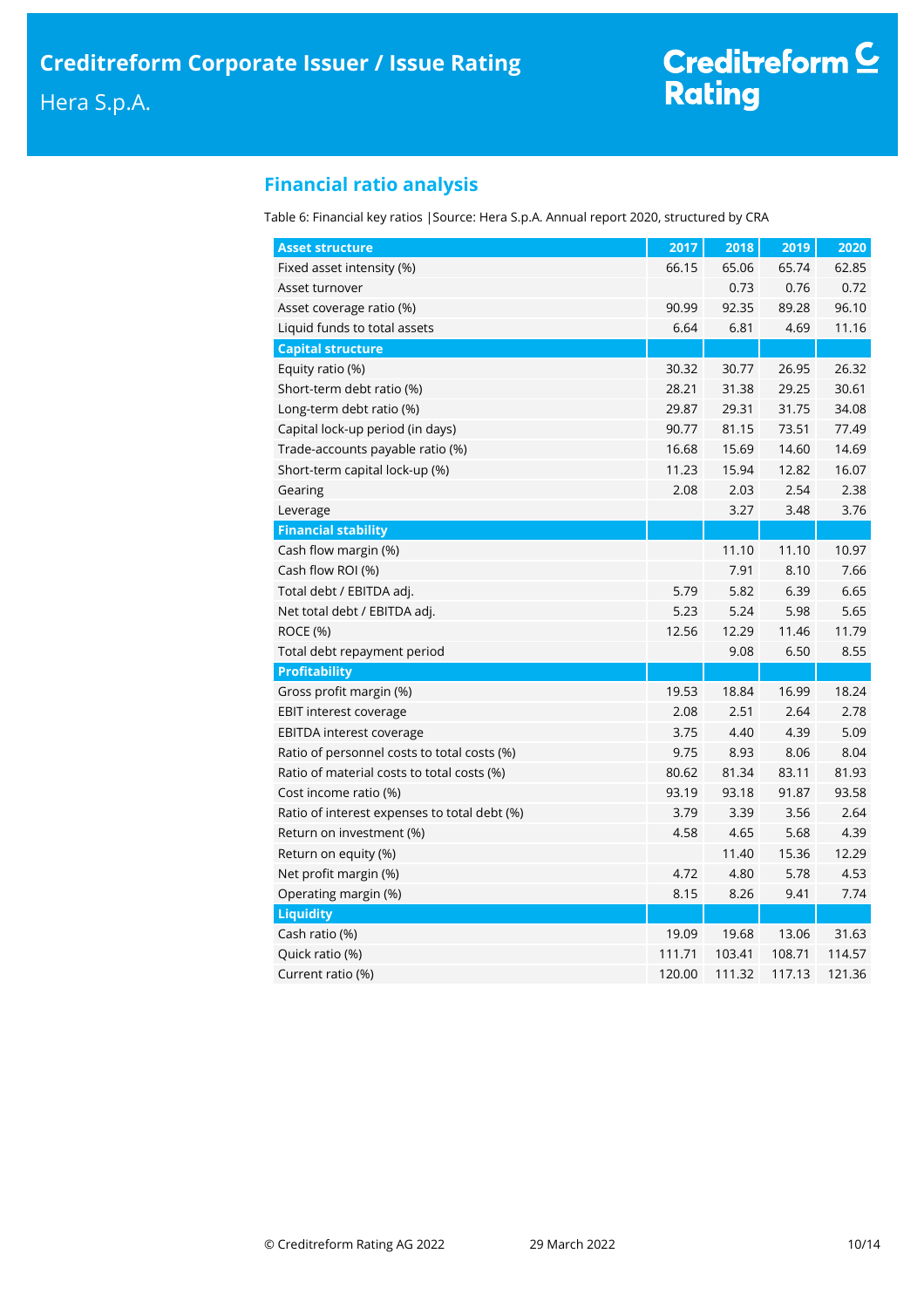### **Appendix**

**Rating history** 

The rating history is available under https://www.creditreform-rating.de/en/ratings/publishedratings.html.

Table 7: Corporate Issuer Rating of Hera S.p.A.

| Event          |            | Rating created   Publication date | Monitoring until Result     |              |
|----------------|------------|-----------------------------------|-----------------------------|--------------|
| Initial rating | 29.03.2022 | www.creditreform-rating.de        | Withdrawal of the<br>rating | BBB / stable |

### Table 8: LT LC Senior Unsecured Issues issued by Hera S.p.A.

| Event          |            | Rating created   Publication date | Monitoring until   Result   |                     |
|----------------|------------|-----------------------------------|-----------------------------|---------------------|
| Initial rating | 29.03.2022 | www.creditreform-rating.de        | Withdrawal of the<br>rating | <b>BBB</b> / stable |

### **Regulatory requirements**

The rating<sup>2</sup> was not endorsed by Creditreform Rating AG (Article 4 (3) of the CRA-Regulation).

The present rating is, in the regulatory sense, an unsolicited rating, that is public. The analysis was carried out on a voluntary basis by Creditreform Rating AG, which was not commissioned by the Issuer or any other third party to prepare the present rating.

The rating is based on the analysis of published information and on internal evaluation methods for the assessment of companies and issues. The rating object was informed of the intention of creating or updating an unsolicited rating before the rating was determined.

The rating object participated in the creation of the rating as follows:

| Unsolicited Corporate Issuer / Issue Rating            |    |
|--------------------------------------------------------|----|
| With rated entity or related third party participation | No |
| With access to internal documents                      | No |
| With access to management                              | No |

The rating was conducted based on the following information.

| <b>List of documents</b>                                                         |
|----------------------------------------------------------------------------------|
| <b>Accounting and controlling</b>                                                |
| Annual Report 2020<br>٠<br>Interim Report 3Q 2021<br>٠                           |
| <b>Finance</b>                                                                   |
| EMTN Base Prospectus October 7, 2021<br>٠                                        |
| <b>Additional documents</b>                                                      |
| Company's presentation<br>٠<br>Sustainability report<br>٠<br>Press releases<br>٠ |

<sup>&</sup>lt;sup>2</sup> In these regulatory requirements the term "rating" is used in relation to all ratings issued by Creditreform Rating AG in connection to this report. This may concern several companies and their various issues.

j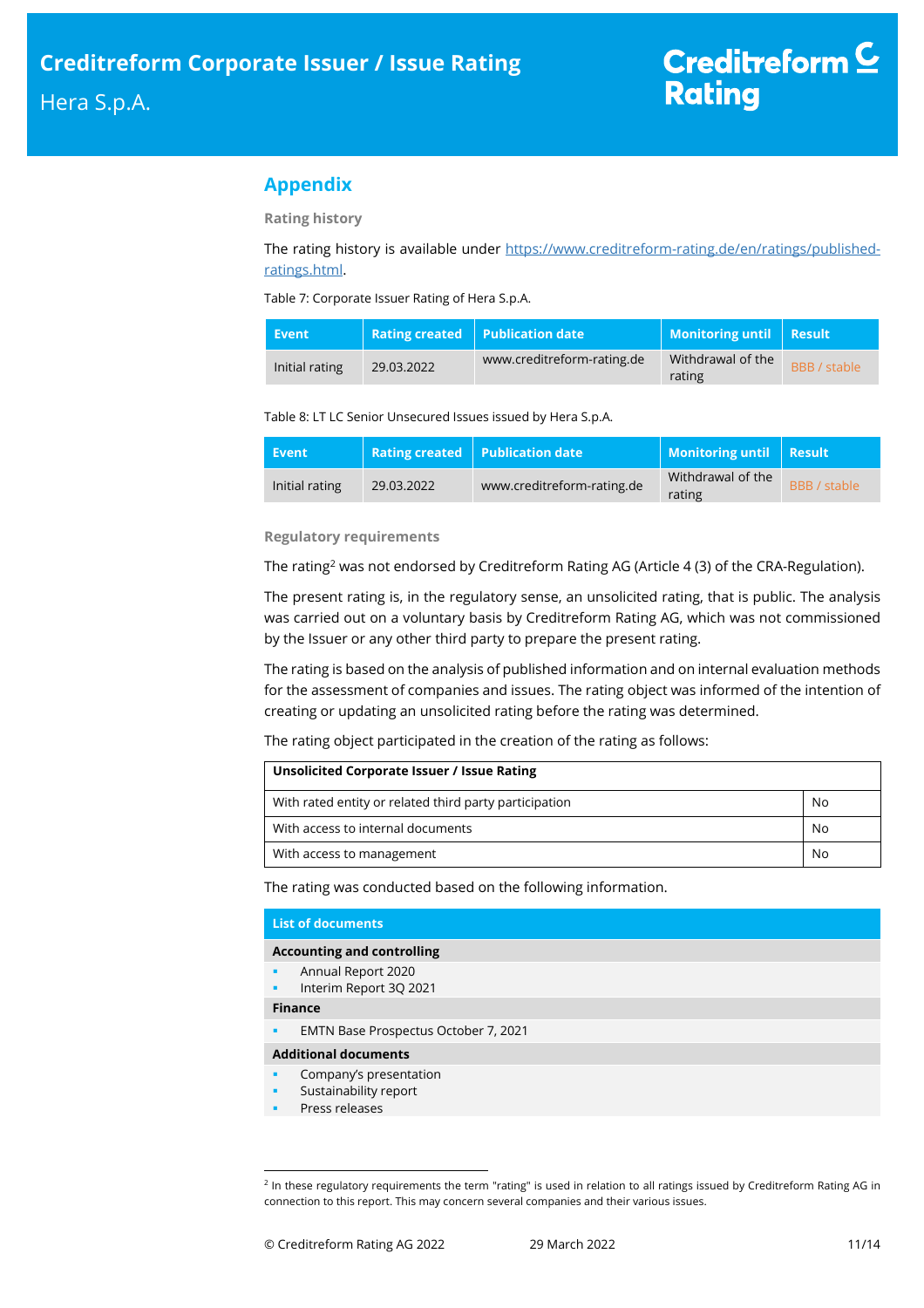A management meeting did not take place within the framework of the rating process.

The documents submitted and information gathered were sufficient to meet the requirements of Creditreform Rating AG's rating methodologies.

The rating was conducted based on the following rating methodologies and the basic document.

| <b>Rating methodology</b>              | <b>Version number</b> | Date         |
|----------------------------------------|-----------------------|--------------|
| <b>Corporate Ratings</b>               | 2.3                   | 29.05.2019   |
| <b>Government-related Companies</b>    | 1.0                   | 19.04.2017   |
| Non-financial Corporate Issue Ratings  | 1.0                   | October 2016 |
| <b>Rating Criteria and Definitions</b> | 1.3                   | January 2018 |

The documents contain a description of the rating categories and a definition of default.

The rating was carried out by the following analysts:

| Name                    | <b>Function</b> | <b>Mail-Address</b>                |
|-------------------------|-----------------|------------------------------------|
| Sabrina Mascher de Lima | Lead-analyst    | S.Mascher@creditreform-rating.de   |
| Christina Sauerwein     | Analyst         | C.Sauerwein@creditreform-rating.de |

The rating was approved by the following person (person approving credit ratings, PAC):

| Name             | <b>Function</b> | Mail-Address                       |
|------------------|-----------------|------------------------------------|
| Philip Michaelis | <b>PAC</b>      | P.Michaelis@creditreform-rating.de |

On 29 March 2022, the analysts presented the rating to the rating committee and the rating was determined. The rating result was communicated to the company on 30 March 2022. There has not been a subsequent change to the rating.

The rating will be monitored until Creditreform Rating AG withdraws the rating. The rating can be adjusted as part of the monitoring, if crucial assessment parameters change.

In 2011, Creditreform Rating AG was registered within the European Union according to EU Regulation 1060/2009 (CRA-Regulation). Based on this registration, Creditreform Rating AG is allowed to issue credit ratings within the EU and is bound to comply with the provisions of the CRA-Regulation.

### **ESG-factors**

You can find out whether ESG factors were relevant to the rating in the upper section of this rating report "Relevant rating factors".

A general valid description for Creditreform Rating AG, as well as a valid description of corporate ratings for understanding and assessing ESG factors in the context of the credit rating process, can be found here.

### **Conflict of interests**

No conflicts of interest were identified during the rating process that might influence the analyses and judgements of the rating analysts involved or any other natural person whose services are placed at the disposal or under the control of Creditreform Rating AG and who are directly involved in credit rating activities or in approving credit ratings and rating outlooks.

In the event of providing ancillary services to the rated entity, Creditreform Rating AG will disclose all ancillary services in the credit rating report.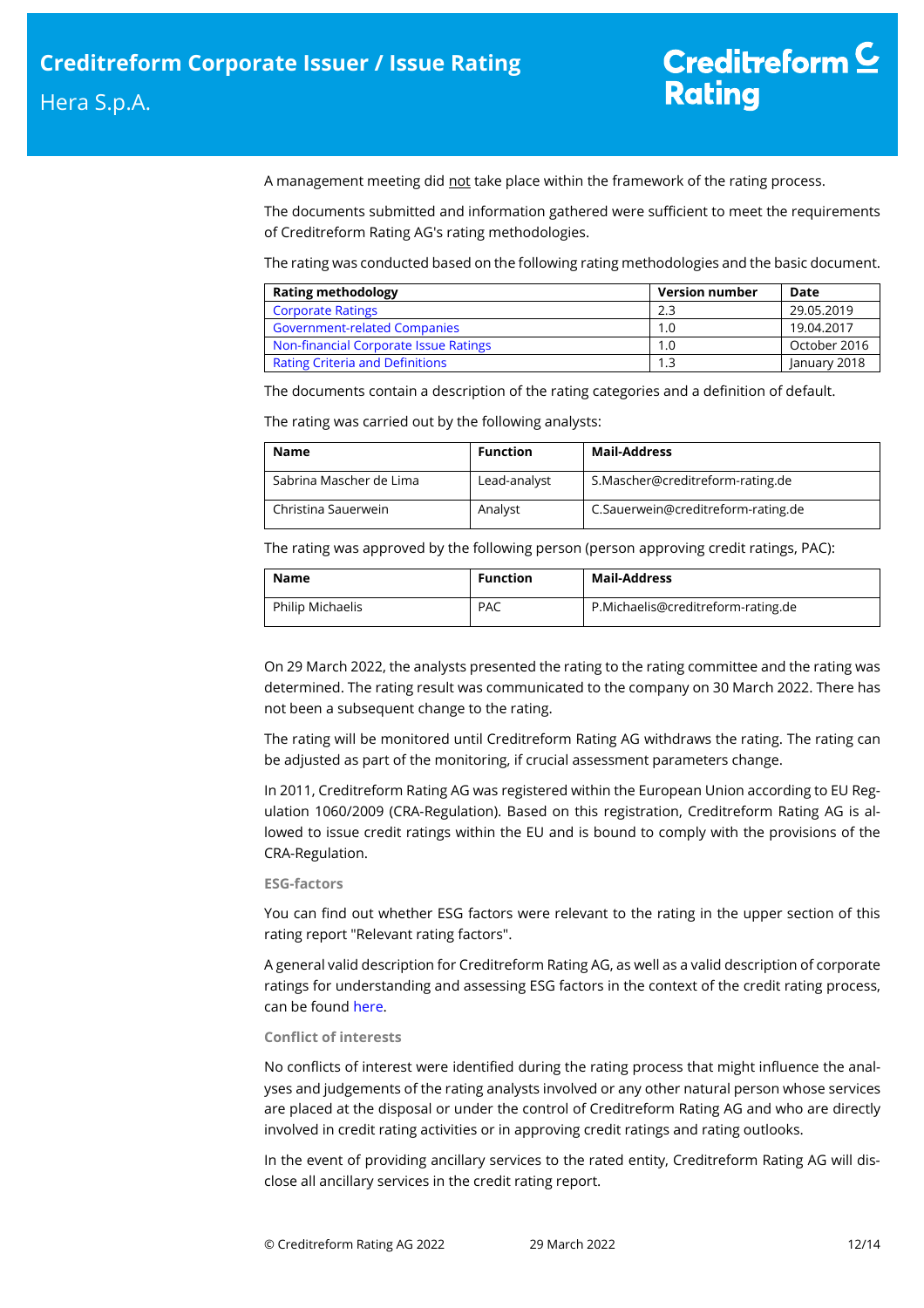## Creditreform  $\underline{\mathsf{C}}$ **Rating**

**Rules on the presentation of credit ratings and rating outlooks** 

The approval of credit ratings and rating outlooks follows our internal policies and procedures. In line with our "Rating Committee Policy", all credit ratings and rating outlooks are approved by a rating committee based on the principle of unanimity.

To prepare this credit rating, Creditreform Rating AG has used following substantially material sources:

Corporate issuer rating:

- 1. Annual report
- 2. Website
- 3. Internet research

Corporate issue rating:

1. Corporate issuer rating incl. information used for the corporate issuer rating

2. Documents on issues / instruments

There are no other attributes and limitations of the credit rating or rating outlook other than those displayed on the Creditreform Rating AG website. Furthermore, Creditreform Rating AG considers as satisfactory the quality and extent of information available on the rated entity. With respect to the rated entity, Creditreform Rating AG regarded available historical data as sufficient.

Between the time of disclosure of the credit rating to the rated entity and the public disclosure, no amendments were made to the credit rating.

The Basic Data Information Card indicates the principal methodology or version of methodology that was used in determining the rating, with a reference to its comprehensive description.

In cases where the credit rating is based on more than one methodology or where reference only to the principal methodology might cause investors to overlook other important aspects of the credit rating, including any significant adjustments and deviations, Creditreform Rating AG explains this fact in the credit rating report and indicates how the different methodologies or other aspects are taken into account in the credit rating. This information is integrated in the credit rating report.

The meaning of each rating category, the definition of default or recovery and any appropriate risk warning, including a sensitivity analysis of the relevant key rating assumptions such as mathematical or correlation assumptions, accompanied by worst-case scenario credit ratings and best-case scenario credit ratings are explained.

The date at which the credit rating was initially released for distribution and the date when it was last updated, including any rating outlooks, is indicated clearly and prominently in the Basic Data Information Card as a "rating action"; initial release is indicated as "initial rating", other updates are indicated as an "update", "upgrade" or "downgrade", "not rated", "confirmed", "selective default" or "default".

In the case of a rating outlook, the time horizon is provided during which a change in the credit rating is expected. This information is available within the Basic Data Information Card.

In accordance with Article 11 (2) EU-Regulation (EC) No 1060/2009, a registered or certified credit rating agency shall make available, in a central repository established by ESMA, information on its historical performance data including the rating transition frequency and information about credit ratings issued in the past and on their changes. Requested data are available at the ESMA website.

An explanatory statement of the meaning of Creditreform Rating AG's default rates are available in the credit rating methodologies disclosed on the website.